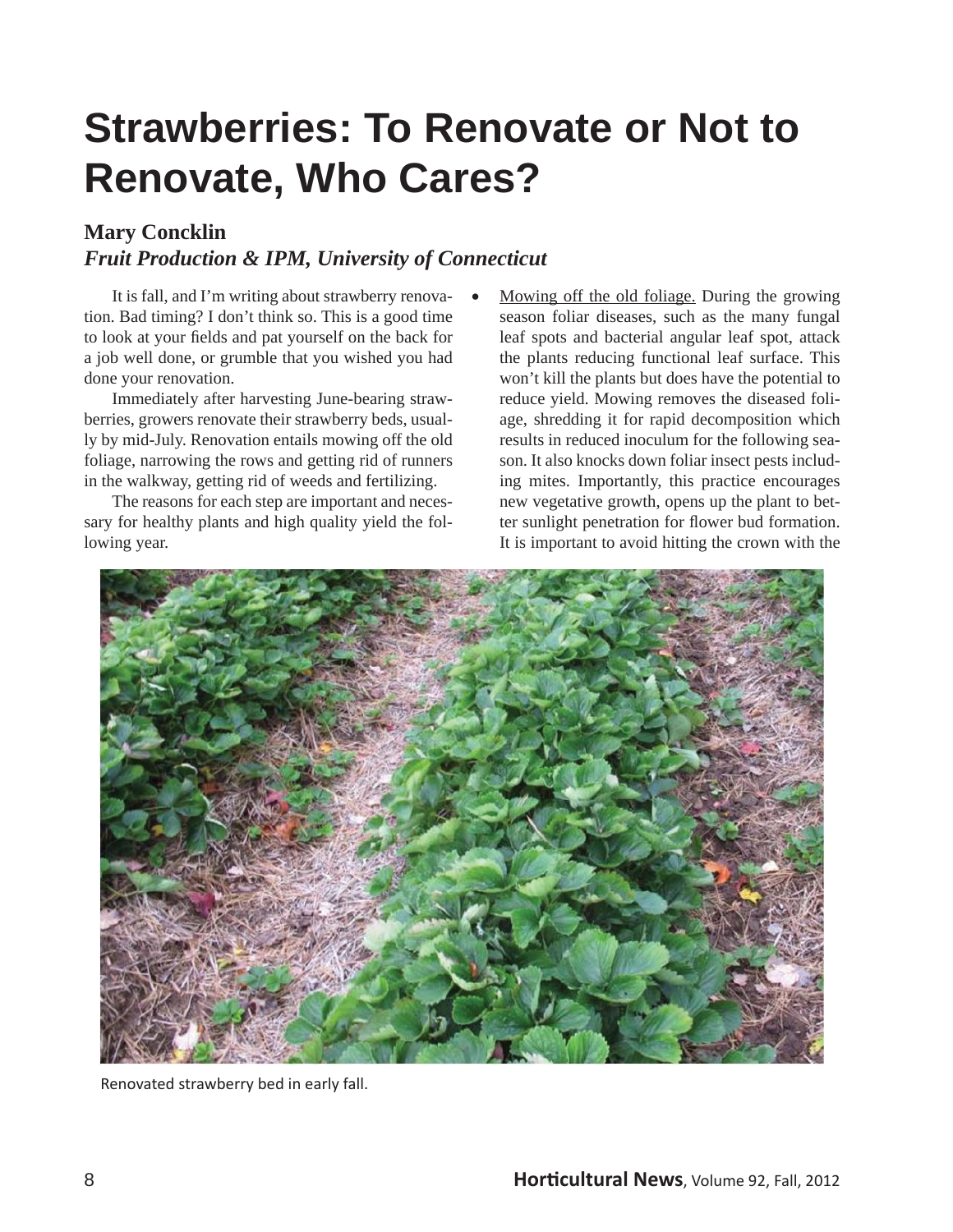mower. The crown is the heart of the strawberry plant where new runners and flower stalks are produced.

 Narrowing the rows. Till or cultivate to narrow the row to 8" - 12". This also has the benefit of putting additional soil up around the plant crown resulting in i m p r o v e d



Non-renovated strawberry bed. root devel-

opment. Remove runners that have moved into the walkway or, if there are spaces that need to be filled, move some of the runners back into the plant row. It also provides for ample room between rows for walkways, with rows narrow enough to provide the ability to reach berries without stepping on the plants.

- Get rid of weeds. Weeds within and between the rows harbor insects such as the Tarnished plant bug – a destructive strawberry pest. Weeds reduce air flow for rapid drying after a rain or dew leading to an increase in foliar and berry diseases which results in a reduced marketable crop. Pickers, whether they are your pickers or pick-your-own customers, don't want to have to hunt through weeds for the plants or the berries. Ever seen a weedy strawberry field and wondered where, or even if, there are any viable plants in the mess, let alone marketable berries? Weeds will also outcompete the strawberry plant for valuable water and nutrients resulting in reduced yield. Flower bud formation is dependent on sunlight – weeds block valuable sunlight strawberry plants need
- Fertilizing. Give the plants a needed boost as they put on new growth and develop flower buds.
- Irrigation is very important if rain is lacking during this period to help move the nutrients into the plant, to promote new growth, to promote flower bud formation that occurs during the late summer and early fall, to maintain healthy plants and replace water lost during the heat of the summer.

 If you didn't renovate your strawberries this year, I hope this information will make you pause and re-think that decision next year for healthier plants, higher yields and an increase in your profits.



Fungal leaf spot.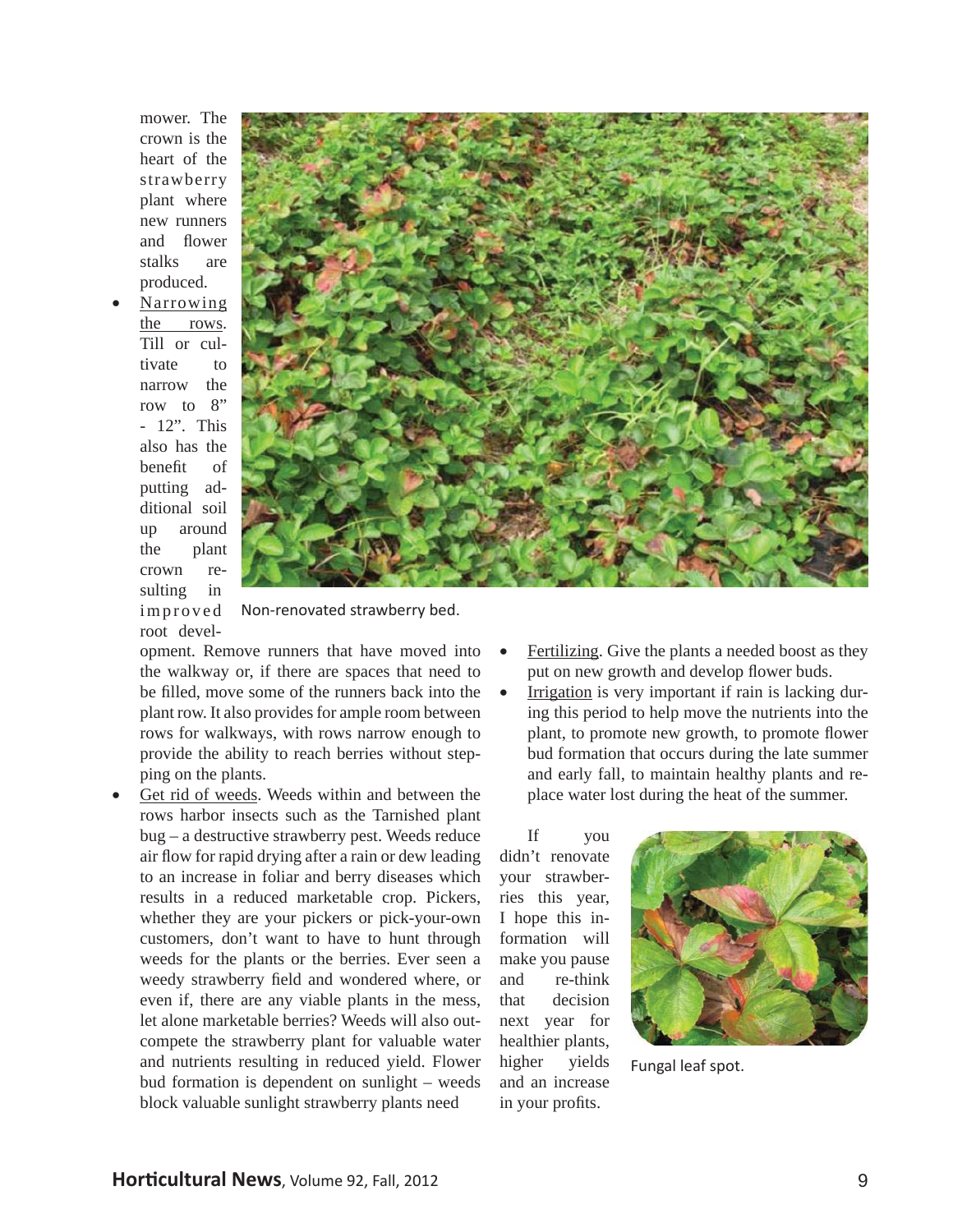